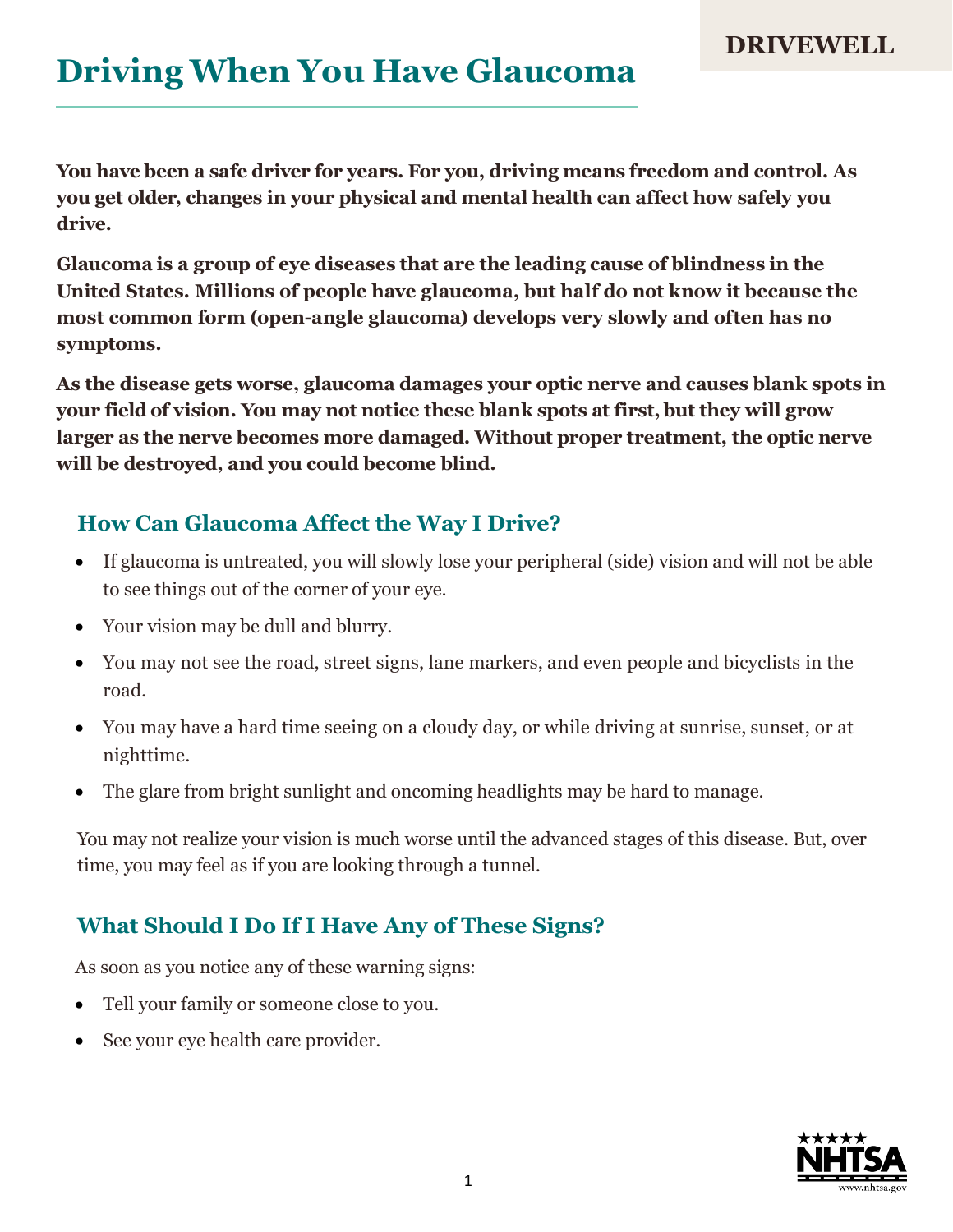Early diagnosis of glaucoma is important. Medicines, such as eye drops or pills, are the most common treatments. Other treatments include laser or conventional surgery, or a combination of any of these.

#### **What Can I Do If Glaucoma Affects My Driving Safety?**

It is important to know how glaucoma is changing your driving safety. Your eye health care provider may suggest that you see a specialist to help you adjust to these changes.

Two types of specialists can help you:

- *A driver rehabilitation specialist* can test how well you drive on and off the road. This specialist also can help you decide when you need to stop driving. To find a driver rehabilitation specialist, go to [www.aota.org/olderdriver.](http://www.aota.org/olderdriver) Under "Driving & Community Mobility," click the button in the center of the page marked "Search for a Driver Rehabilitation Specialist." This will link you to a national database. There you can search for names and addresses of local driver rehabilitation specialists.
- *An occupational therapist with special training in driving skills assessment and remediation.* To find an occupational therapist, contact local hospitals and rehabilitation centers.

### **What Can I Do If I Have to Limit or Stop Driving?**

If you have glaucoma, you may still be able to drive safely, especially during the early stages. Work closely with your eye health care provider to manage your symptoms.

Even if you have to limit or give up driving, you can stay active and do the things you like to do.

*First, plan ahead.* Talk with family and friends about how you can shift from driver to passenger. Below are some ways to get where you want to go and see the people you want to see:

- Rides with family and friends.
- Taxis.
- Shuttle buses or vans.
- Public buses, trains, and subways.
- Walking.
- Para transit services (special transportation services for people with disabilities; some offer door-to-door service).